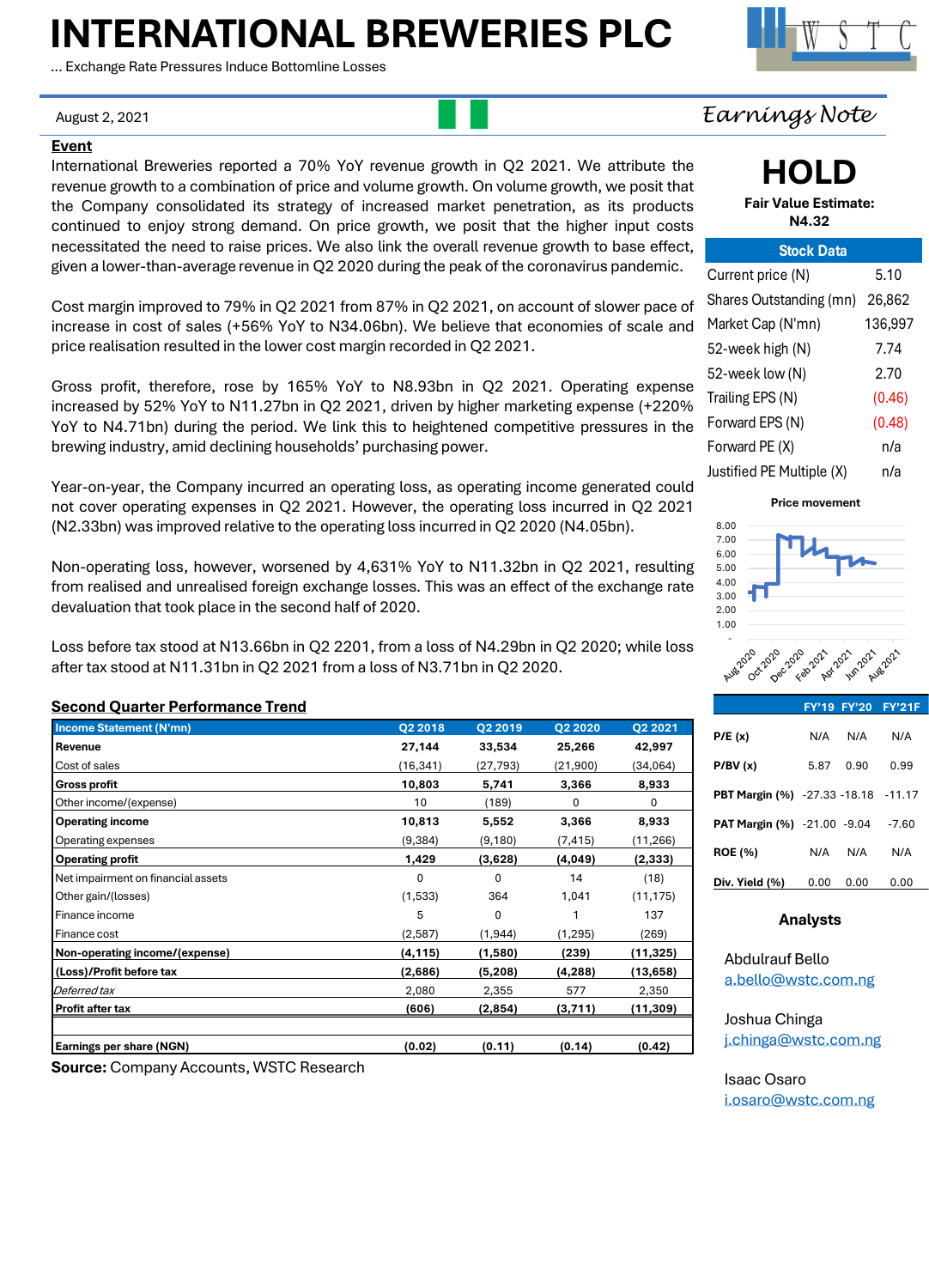#### **H1 2021 Performance**

- $\checkmark$  Revenue grew by 35% YoY to N81.96bn (Q2 2021: +70% YoY; Q1 2021: +10% YoY).
- ✓ Gross profit grew by 30% YoY to N66.54bn (Q2 2021: +165% YoY; Q1 2021: +5% YoY).
- $\checkmark$  Operating expense grew by 27% YoY to N20.24bn (Q2 2021: +52% YoY; Q1 2021: +5% YoY).
- ✓ Operating loss improved by 25% YoY to N4.83bn (Q2 2021: +42% improvement; Q1 2021: -5% worsening).
- ✓ Non-operating loss worsened by 123% YoY to N12.39bn (Q2 2021: -4,631% YoY worsening; Q1 2021: +80% YoY improvement).
- $\checkmark$  Loss before tax worsened by 44% YoY to N17.22bn (Q2 2021: -219% YoY worsening; Q1 2021: +54% YoY improvement).

#### **Financial Performance Summary**

| <b>Income Statement (N'mn)</b>     | H1 2018   | H1 2019<br>H1 2020   |          | H1 2021   |  |
|------------------------------------|-----------|----------------------|----------|-----------|--|
| Revenue                            | 53,110    | 68,631<br>60,614     |          | 81,962    |  |
| Cost of sales                      | (32,198)  | (53,944)             | (51,075) | (66,543)  |  |
| <b>Gross profit</b>                | 20,912    | 14,686               | 9,539    | 15,419    |  |
| Other income/(expense)             | 26        | (186)                | 0        | 0         |  |
| <b>Operating income</b>            | 20,937    | 14,500<br>9,539      |          | 15,419    |  |
| <b>Operating expenses</b>          | (18, 155) | (17,998)<br>(15,972) |          | (20,244)  |  |
| <b>Operating profit</b>            | 2,782     | (3, 497)<br>(6, 434) |          | (4,825)   |  |
| Net impairment on financial assets | (236)     | 0                    | 0        | (235)     |  |
| Other gain/(losses)                | (1,603)   | (4,601)<br>0         |          | (11, 343) |  |
| <b>l</b> Finance income            | 5         |                      | 1,331    | 137       |  |
| l Finance cost                     | (6, 191)  | (7,030)<br>(2, 279)  |          | (954)     |  |
| Non-operating income/(expense)     | (8,025)   | (7,029)              | (5, 549) | (12,395)  |  |
| (Loss)/Profit before tax           | (5,243)   | (10,526)             | (11,983) | (17,220)  |  |
| Taxes                              | 2,396     | 3,685                | 2,625    | 3,332     |  |
| Profit after tax                   | (2,846)   | (6, 841)             | (9, 357) | (13,888)  |  |
|                                    |           |                      |          |           |  |
| <b>Earnings per share (NGN)</b>    | (0.11)    | (0.25)               | (0.35)   | (0.52)    |  |

**Source:** Company Accounts, WSTC Research

#### **Outlook**

The performance of the Company in Q2 2021 was largely in line with our expectations, although the FX losses incurred were above our expectations. In terms of core operations, we noted improvements made by the Company in its market expansion drive. We also posit that the increased marketing spend was in view to drive topline growth.

Going forward, we maintain our position that the Company's market expansion focus will be accretive to topline. However, the Company still faces significant cost pressures due to its soft pricing, relative to industry peers. Hence, we raise our cost margins projections to reflect our expectations of higher cost pressures in the near to medium term.

Our updated fair value for the stock is N4.32 [\(previous:](file:///C:/Users/abello/WSTC Financial Services Limited/Investment Research - Documents/Research Reports/Earnings Release/FMCG Sector/International Breweries Reports/International Breweries Plc Q1 2021 - Margins Remain Weak Despite Topline Growth.pdf) N4.80). The stock currently trades at a 15% premium to our fair value estimate. We recommend a SELL.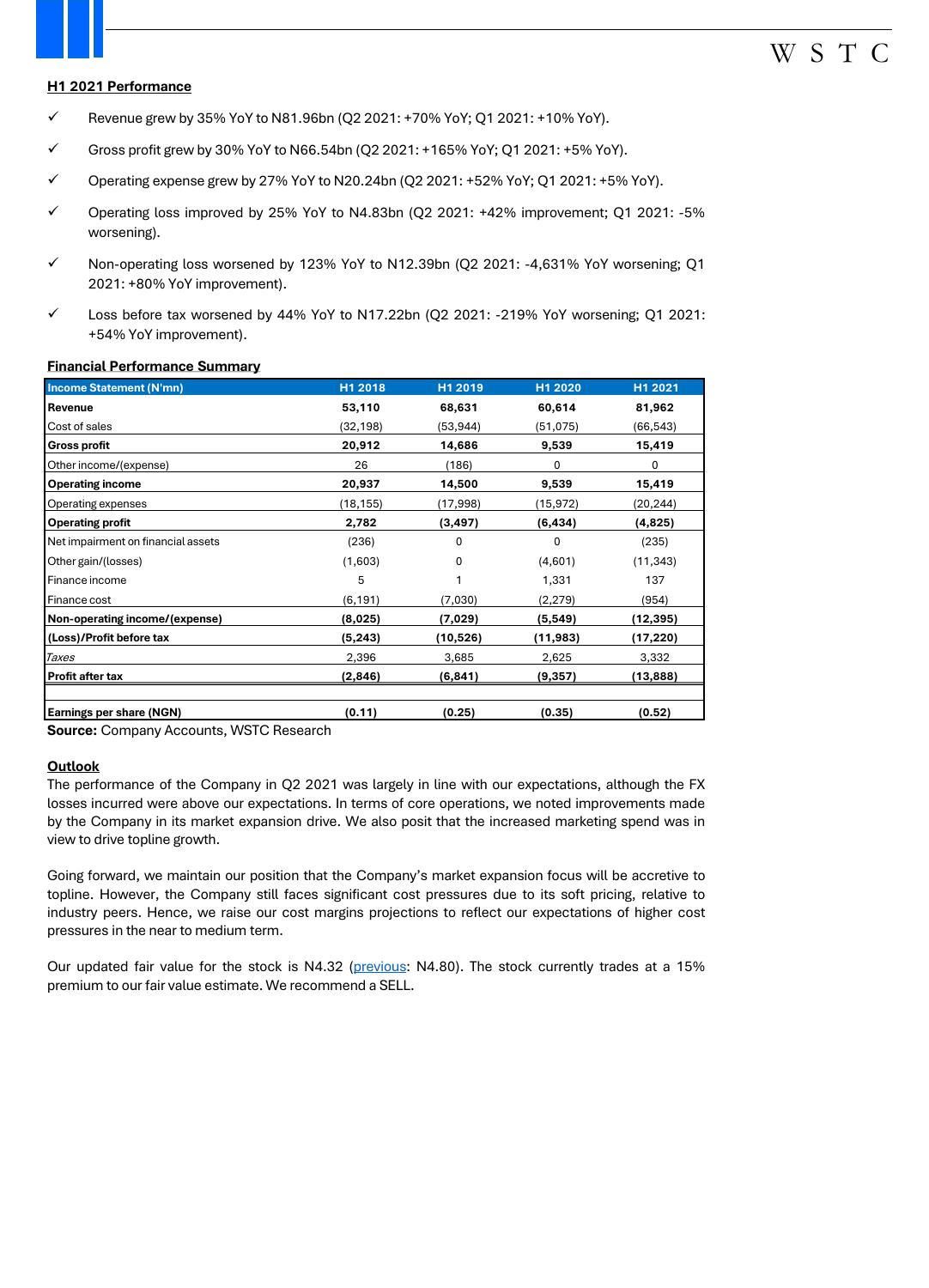# W S T C

#### **Financial Projections**

| Income statement (NGN mn)           | FY 2019   | <b>FY 2020</b> | <b>FY 2021F</b> | <b>FY 2022F</b> | <b>FY2023F</b> | <b>FY 2024F</b> | <b>FY 2025F</b> |
|-------------------------------------|-----------|----------------|-----------------|-----------------|----------------|-----------------|-----------------|
| Revenue                             | 132,352   | 136,791        | 170,268         | 192,402         | 215,491        | 237,040         | 260,744         |
| <b>EBITDA</b>                       | 12,454    | 24,046         | 32,336          | 47,564          | 57,745         | 67,762          | 75,094          |
| <b>EBIT</b>                         | (17, 593) | (7, 391)       | (6, 350)        | 3,636           | 8,620          | 13,701          | 15,645          |
| Profit before taxation (PBT)        | (36, 167) | (24, 873)      | (19, 025)       | 156             | 1,905          | 8,725           | 11,658          |
| Net profit (PAT)                    | (27, 791) | (12, 365)      | (12, 937)       | 106             | 1,295          | 5,933           | 7,927           |
| EPS(M)                              | $-3.23$   | $-0.46$        | $-0.48$         | 0.00            | 0.05           | 0.22            | 0.30            |
| DPS (N)                             | 0.00      | 0.00           | 0.00            | 0.00            | 0.00           | 0.00            | 0.00            |
| <b>Balance sheet (NGN mn)</b>       | FY 2019   | <b>FY 2020</b> | <b>FY 2021F</b> | <b>FY 2022F</b> | <b>FY2023F</b> | <b>FY 2024F</b> | <b>FY 2025F</b> |
| <b>Current assets</b>               | 81,586    | 92,687         | 104,163         | 128,373         | 120,489        | 113,452         | 128,940         |
| Non-current assets                  | 283,561   | 279,959        | 267,017         | 256,143         | 247,206        | 239,757         | 231,563         |
| Total assets                        | 365,147   | 372,646        | 371,180         | 384,516         | 367,695        | 353,210         | 360,503         |
| <b>Current liabilities</b>          | 204,106   | 217,922        | 104,955         | 105,780         | 116,426        | 120,697         | 124,704         |
| Non-current liabilities             | 153,577   | 2,991          | 127,428         | 139,833         | 111,070        | 86,380          | 81,740          |
| Shareholders' equity                | 7,464     | 151,734        | 138,797         | 138,903         | 140,199        | 146,132         | 154,059         |
| Book value per share (N)            | 0.87      | 5.65           | 5.17            | 5.17            | 5.22           | 5.44            | 5.74            |
| <b>Cash flow statement (NGN mn)</b> | FY 2019   | <b>FY 2020</b> | <b>FY 2021F</b> | <b>FY 2022F</b> | <b>FY2023F</b> | <b>FY 2024F</b> | <b>FY 2025F</b> |
| Cash from operating activities      | 40,743    | 52,228         | 19,400          | 42,974          | 63,171         | 65,306          | 71,021          |
| Cash from investing activities      | (56, 845) | (29, 959)      | (25, 744)       | (33,054)        | (40, 188)      | (46, 613)       | (51, 255)       |
| Cash from financing activities      | 58,937    | (3, 267)       | 12,057          | 8,418           | (36, 141)      | (30, 419)       | (9, 436)        |
| Net increase/ (decrease) in cash    | 42,835    | 19,001         | 5,713           | 18,339          | (13, 158)      | (11, 726)       | 10,330          |
| Free cash flow to equity            | 42,835    | (131, 550)     | 5,917           | 18,684          | (12, 835)      | (11, 336)       | 10,740          |
| <b>Ratio analysis</b>               | FY 2019   | <b>FY 2020</b> | <b>FY 2021F</b> | <b>FY 2022F</b> | <b>FY2023F</b> | <b>FY 2024F</b> | <b>FY 2025F</b> |
| <b>EBITDA</b> margin                | 9%        | 18%            | 19%             | 25%             | 27%            | 29%             | 29%             |
| <b>Operating margin</b>             | $-1%$     | $-1%$          | 0%              | 0%              | 0%             | 0%              | 0%              |
| <b>ROE</b>                          | n/a       | n/a            | n/a             | 0%              | 1%             | 4%              | 5%              |
| <b>ROA</b>                          | n/a       | n/a            | n/a             | 0%              | 0%             | 2%              | 2%              |
| Dividend payout ratio (%)           | 0%        | 0%             | 0%              | 0%              | 0%             | 0%              | 0%              |

**Source**: Company Accounts, WSTC Research